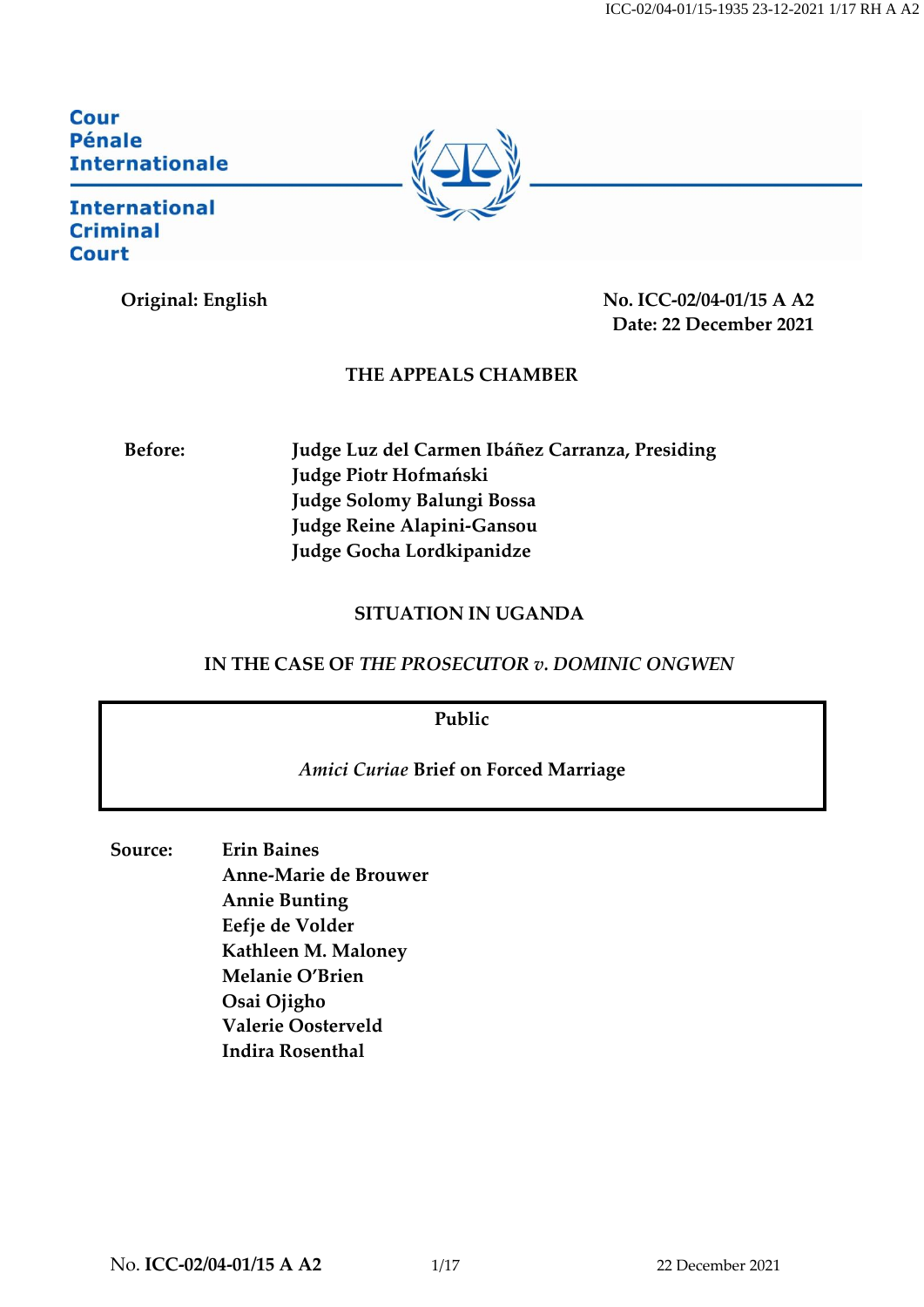**Document to be notified in accordance with regulation 31 of the Regulations of the Court to:**

**The Office of the Prosecutor** Mr Karim A. A. Khan, Prosecutor Ms Helen Brady

**Counsel for the Defence** Mr Krispus Ayena Odongo Chief Charles Achaleke Taku Ms Beth Lyons

# **Legal Representatives of the Victims**

Mr Joseph Akwenyu Manoba Mr Francisco Cox

Ms Paolina Massidda

#### **Others**

All *amici curiae*

#### **REGISTRY**

**Registrar** Mr Peter Lewis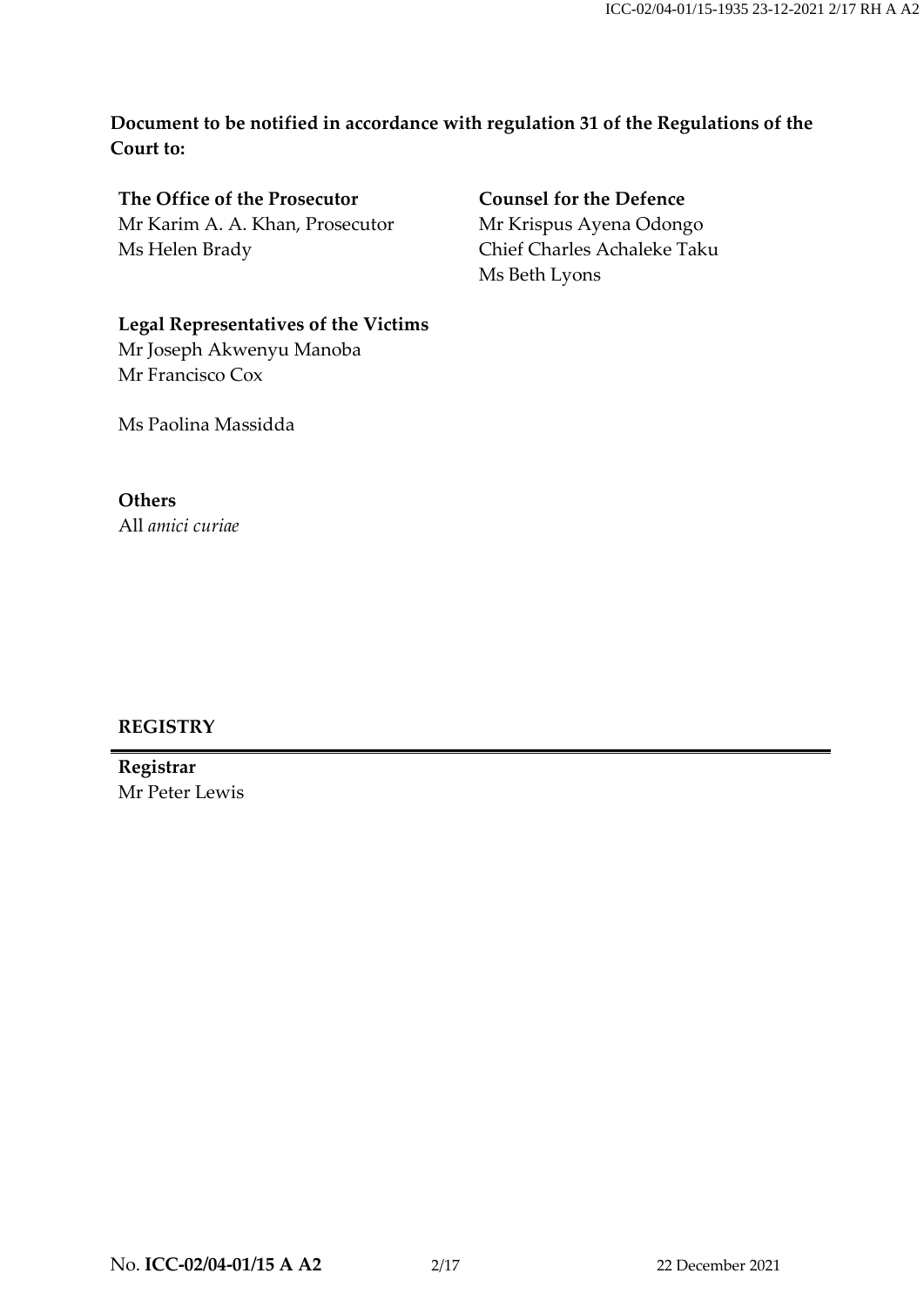#### **I. INTRODUCTION**

1. On 24 November 2021, the Appeals Chamber granted leave to Erin Baines, Anne-Marie de Brouwer, Annie Bunting, Eefje de Volder, Kathleen M. Maloney, Melanie O'Brien, Osai Ojigho, Valerie Oosterveld, and Indira Rosenthal ("*amici*") to submit observations on the issue of forced marriage<sup>1</sup> stemming from the Appeals Chamber's order of 25 October 2021<sup>2</sup> and pursuant to Rule 103 of the Rules of Procedure and Evidence ("Rules"). The *amici* therefore submit the following observations.

## **II. HISTORY OF RECOGNITION OF FORCED MARRIAGE UNDER THE CRIME AGAINST HUMANITY OF 'OTHER INHUMANE ACTS'**

- 2. Forced marriage is not a "new" crime, contrary to the Defence assertion on appeal. 3 As this section will illustrate, forced marriage has been recognized as the crime against humanity of 'other inhumane acts' by the Special Court for Sierra Leone ("SCSL"), the Extraordinary Chambers in the Courts of Cambodia ("ECCC"), and the International Criminal Court ("ICC"), convicting multiple defendants relating to factual circumstances dating back more than four decades. Moreover, this jurisprudence comports with statutory and customary international criminal law expressly prohibiting 'other inhumane acts' for more than 75 years.
- 3. 'Other inhumane acts' were recognized as a crime against humanity in international legal instruments governing the Nuremberg $^{\rm 4}$  and Tokyo $^{\rm 5}$  trials and in Control Council Law No. 10 governing prosecutions of Axis perpetrators. 6 In 1950, the UN International Law Commission adopted the Nuremberg Principles, further codifying the crime against humanity of "other inhuman acts done against any

<sup>&</sup>lt;sup>1</sup> Decision on the requests for leave to file observations pursuant to rule 103 of the Rules of Procedure [and Evidence,](https://www.icc-cpi.int/Pages/record.aspx?docNo=ICC-02/04-01/15-1914) 24 November 2021, para. 18.

<sup>2</sup> Order inviting expressions of interest as *amici curiae* [in judicial proceedings \(pursuant to rule 103 of](https://www.icc-cpi.int/Pages/record.aspx?docNo=ICC-02/04-01/15-1884)  [the Rules of Procedure and Evidence\),](https://www.icc-cpi.int/Pages/record.aspx?docNo=ICC-02/04-01/15-1884) 25 October 2021.

<sup>&</sup>lt;sup>3</sup> [Defence Appeal Brief,](https://www.legal-tools.org/doc/b16rvj/) paras. 147-148.

<sup>4</sup> [Charter of the International Military Tribunal \(IMT\),](https://www.legal-tools.org/doc/64ffdd/) Article 6(c).

<sup>5</sup> IMTFE [Charter ,](http://www.legal-tools.org/doc/a3c41c/) Article 5.c.

<sup>&</sup>lt;sup>6</sup> [Control Council Law No. 10,](http://www.legal-tools.org/doc/ffda62/) Article II.1(c).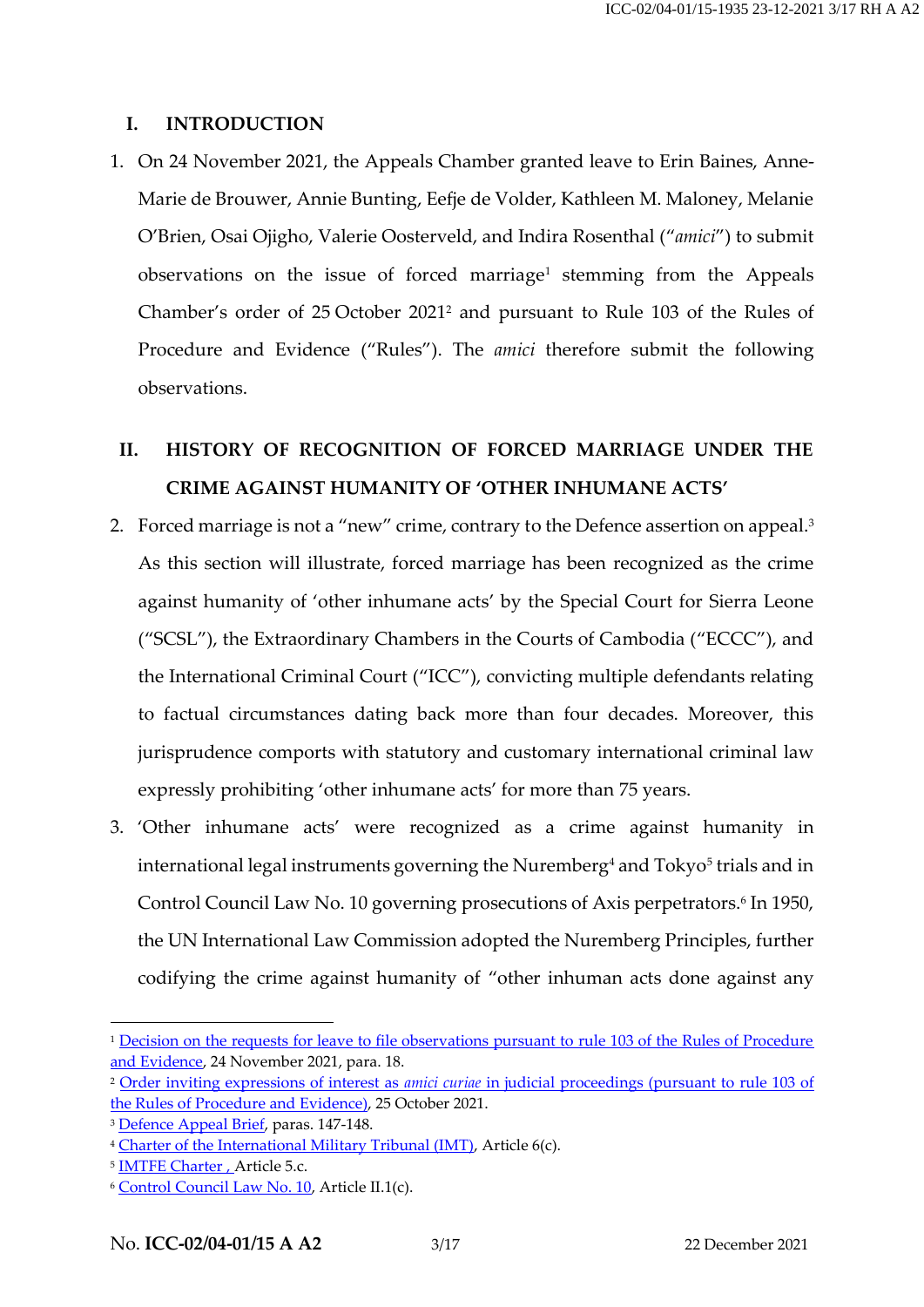civilian population." 7 In the early 1990s, the UN Security Council established international *ad hoc* criminal tribunals through resolutions classifying 'other inhumane acts' as a crime against humanity in the statutes of the International Criminal Tribunal for the former Yugoslavia ("ICTY") and the International Criminal Tribunal for Rwanda ("ICTR").<sup>8</sup> In 1996, the International Law Commission ("ILC") adopted the Draft Code of Crimes Against the Peace and Security of Mankind prohibiting "[o]ther inhumane acts which severely damage physical or mental integrity, health or human dignity, such as mutilation and severe bodily harm", and recognized the impossibility of establishing "an exhaustive list of the inhumane acts which might constitute crimes against humanity."<sup>9</sup> Two years later, the Rome Statute of the ICC ("Statute") enshrined 'other inhumane acts' as a distinct crime against humanity, <sup>10</sup> as did the subsequent SCSL and ECCC statutes.<sup>11</sup> The ILC's Draft articles on Prevention and Punishment of Crimes Against Humanity similarly recognize 'other inhumane acts' as a crime against humanity.<sup>12</sup>

4. 'Other inhumane acts' have also formed the basis for convictions by international and national tribunals for myriad sexual, non-sexual, and gender-based offenses. These include, *inter alia*, forced sterilization or experimentation with reproductive functioning, <sup>13</sup> forced public nudity,<sup>14</sup> sexual and physical mutilation of corpses,<sup>15</sup> serious physical and mental injuries,<sup>16</sup> beatings and inhumane treatment,<sup>17</sup> forcible

<sup>7</sup> [Nuremberg Principles,](https://www.legal-tools.org/doc/0d1ffe/) Principle VI.c.

<sup>8</sup> [ICTY Statute,](https://www.legal-tools.org/doc/b4f63b/) Article 5(i); [ICTR Statute,](http://www.legal-tools.org/doc/8732d6/) Article 3(i).

<sup>9</sup> [ILC Draft Code 1996,](http://www.legal-tools.org/doc/5e4532/) Commentary (17) on Article 18(k), at 50.

 $10$  [Statute,](http://www.legal-tools.org/doc/7b9af9/) Article  $7(1)(k)$ .

<sup>&</sup>lt;sup>11</sup> [Law on the Establishment of ECCC,](https://www.eccc.gov.kh/sites/default/files/legal-documents/KR_Law_as_amended_27_Oct_2004_Eng.pdf) Article 5; [SCSL Statute,](http://www.rscsl.org/Documents/scsl-statute.pdf) Article 2(i).

<sup>&</sup>lt;sup>12</sup> [Draft articles on Prevention and Punishment of Crimes Against Humanity,](https://legal.un.org/ilc/texts/instruments/english/draft_articles/7_7_2019.pdf) Article 2(1)(k).

<sup>13</sup> *U.S. v. Brandt et al*. ("Medical Case"), Judgment, 19 August 1946, reprinted in Trials of War Criminals Before the Nuremberg Military Tribunals Under Control Council Law No. 10, [Vol. I,](https://www.loc.gov/rr/frd/Military_Law/pdf/NT_war-criminals_Vol-I.pdf) p. 13, [Vol. II,](https://www.loc.gov/rr/frd/Military_Law/pdf/NT_war-criminals_Vol-II.pdf) pp. 227, 279-280.

<sup>&</sup>lt;sup>14</sup> *Akayesu* [Trial Judgment,](http://www.legal-tools.org/doc/b8d7bd/) para. 697.

<sup>15</sup> *Niyitegeka* [Trial Judgment,](http://www.legal-tools.org/doc/563f08/) paras. 313, 465-467; *Kajelijeli* [Trial Judgment,](http://www.legal-tools.org/doc/afa827/) para. 936.

<sup>16</sup> *Vasiljević* [Trial Judgment](http://www.legal-tools.org/doc/ab885f/), para. 239; *Blaškić* [Trial Judgment,](http://www.legal-tools.org/doc/e1ae55/) para. 239.

<sup>17</sup> AFRC *Brima et al.* [Appeal Judgment,](http://www.legal-tools.org/doc/4420ef/) paras. 184–185; *Tadić* [Trial Judgment,](http://www.legal-tools.org/doc/0a90ae/) paras. 730, 737, 744.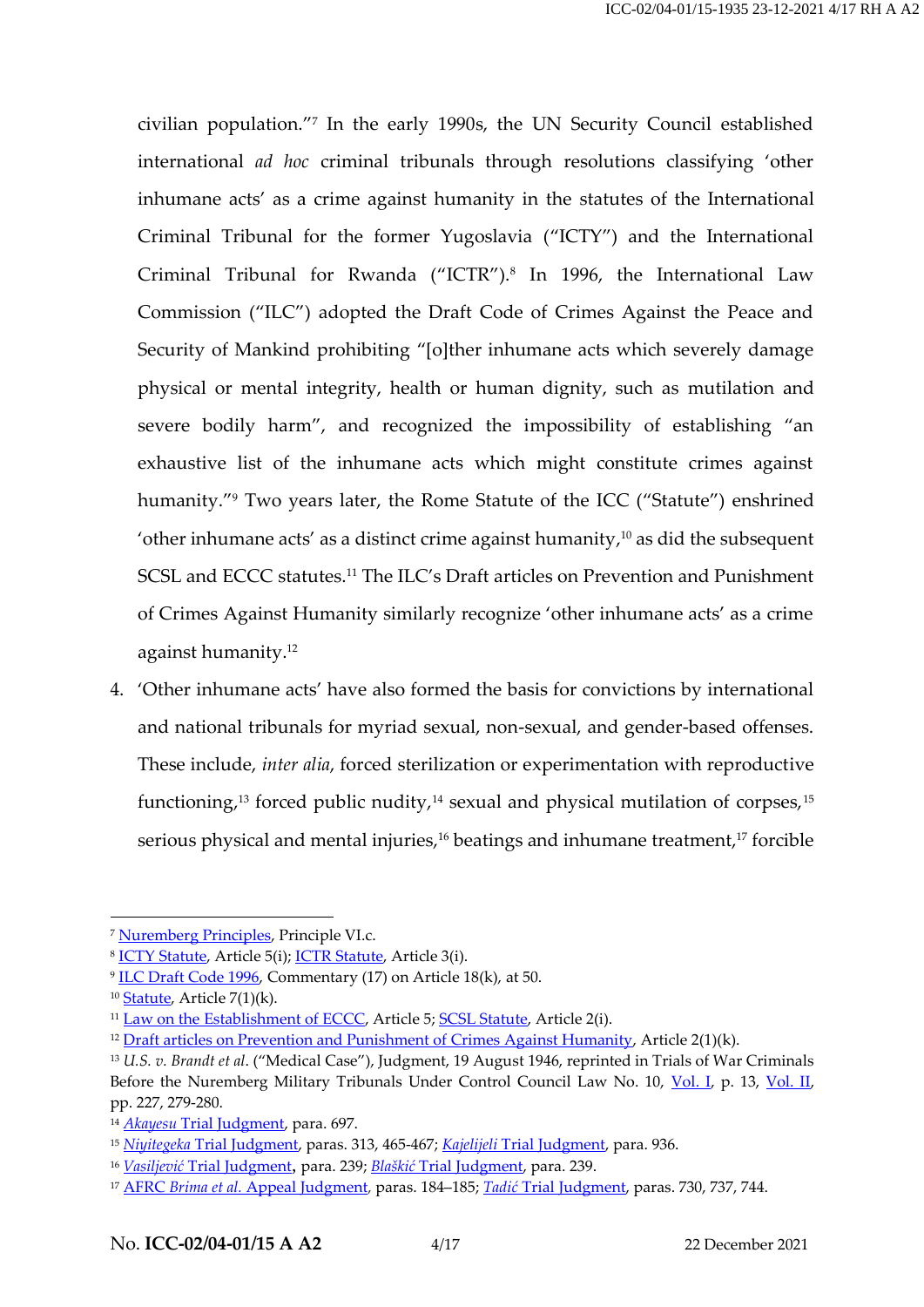transfer,<sup>18</sup> "forced disappearance, beatings, torture, sexual violence, humiliation, harassment, psychological abuse, and confinement in inhumane conditions," and "mutilation and other types of severe bodily harm, beatings and other acts of violence."<sup>19</sup> Such jurisprudence substantiates that 'other inhumane acts' was deliberately designed to be a residual and non-exhaustive category, like the openended war crime classification of 'outrages upon personal dignity', because "[a]n exhaustive categorization would merely create opportunities for evasion of the letter of the prohibition."<sup>20</sup>

- 5. International criminal case law has reinforced the statutory basis for 'other inhumane acts' as a well-settled crime against humanity category and revealed its customary international law status.<sup>21</sup> The Defence raises a legality argument regarding forced marriage, $22$  but the customary international law status of 'other inhumane acts' abrogates that argument.
- 6. The crimes against humanity category of 'other inhumane acts' has been interpreted for the last 14 years by international criminal courts (addressing a factual time span of more than 40 years) to include forced marriage. In 2008, in *Prosecutor v. Brima et al*., known as the Armed Forces Revolutionary Council ("AFRC") case, the SCSL Appeals Chamber found that 'other inhumane acts' formed part of customary international law.<sup>23</sup> The SCSL Appeals Chamber determined that forced marriage met the 'other inhumane acts' requirements<sup>24</sup> and was "firmly of the view that acts of forced marriage were of similar gravity to

<sup>18</sup>*Stakić* [Appeal Judgment,](http://www.legal-tools.org/doc/09f75f/) para. 317; *Blagojević and Jokić* [Trial Judgment,](http://www.legal-tools.org/doc/7483f2/) para. 629; *Krstić* [Trial Judgment,](http://www.legal-tools.org/doc/b8fef6/) para. 523.

<sup>19</sup> *Kvočka et al.* [Appeal Judgment,](http://www.legal-tools.org/doc/006011/) para. 435.

<sup>20</sup> *Kupreškić et al.* [Trial Judgment,](https://www.icty.org/x/cases/kupreskic/tjug/en/kup-tj000114e.pdf) para. 563, also citing [ICRC Commentary on IVth Geneva Convention,](https://ihl-databases.icrc.org/applic/ihl/ihl.nsf/Comment.xsp?action=openDocument&documentId=BE12C9954AC2AEC2C12563CD0042A25C) p. 39: "However great the care taken in drawing up a list of all the various forms of infliction, it would never be possible to catch up with the imagination of future torturers who wished to satisfy their bestial instincts: and the more specific and complete a list tries to be, the more restrictive it becomes. The form of wording is flexible, and, at the same time, precise."

<sup>21</sup> AFRC *Brima et al.* [Appeal Judgment,](http://www.legal-tools.org/doc/4420ef/) para. 198.

<sup>22</sup> [Defence Appeal Brief,](https://www.legal-tools.org/doc/b16rvj/) para. 978.

<sup>23</sup> AFRC *Brima et al.* [Appeal Judgment,](http://www.legal-tools.org/doc/4420ef/) paras. 198, 200.

<sup>24</sup> AFRC *Brima et al.* [Appeal Judgment,](http://www.legal-tools.org/doc/4420ef/) para. 198.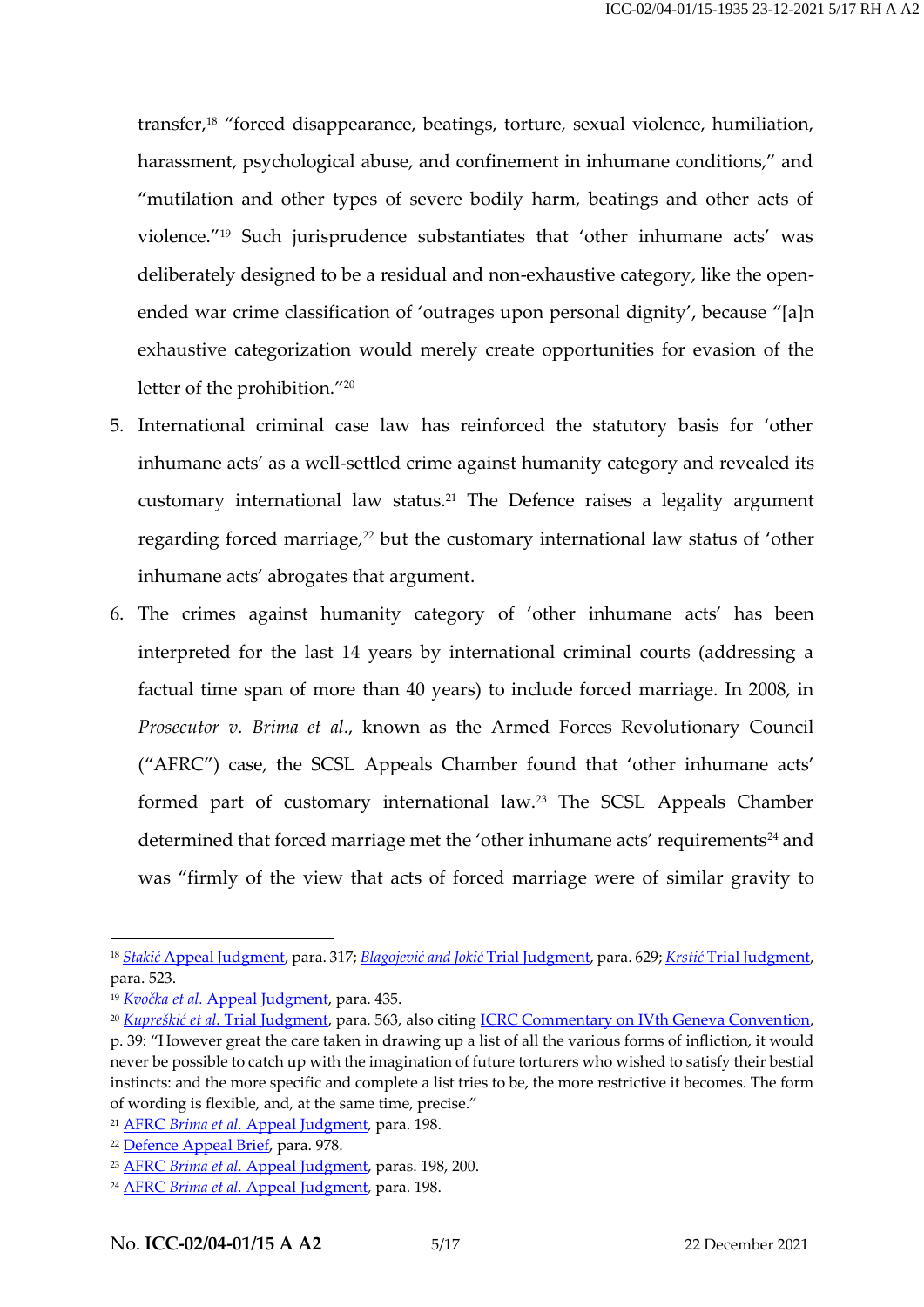several enumerated crimes against humanity including enslavement, imprisonment, torture, rape, sexual slavery and sexual violence."<sup>25</sup> It also concluded that forced marriage was not subsumed by the crime against humanity of sexual slavery, and that the "abduction and use of women and girls as forced conjugal partners" was inhumane. <sup>26</sup> In assessing the gravity of forced marriage, the SCSL Appeals Chamber emphasized the long-lasting and stigmatizing harms to victims, especially given their ages, stating many "were children themselves". <sup>27</sup> The SCSL Appeals Chamber held that SCSL Trial Chamber II erred in dismissing forced marriage as an 'other inhumane act'. 28

- 7. In 2009, in *Prosecutor v. Sesay et al*., known as the Revolutionary United Front ("RUF") case, the SCSL Appeals Chamber upheld the first-ever conviction for forced marriage as an 'other inhumane act' crime against humanity.<sup>29</sup> The SCSL Appeals Chamber endorsed its earlier legal characterization of forced marriage, confirming that the constituent acts of forced marriage met the requisite criteria for 'other inhumane acts'.<sup>30</sup>
- 8. In 2018, the ECCC Trial Chamber convicted defendants for forced marriage as the crime against humanity of 'other inhumane acts' and the crime against humanity of rape within the forced marriage context.<sup>31</sup> The ECCC dismissed the Defence's *nullum crimen sine lege* arguments, concluding that: (1) the forced marriage was correctly charged as 'other inhumane acts', which was prohibited under customary international law at the relevant time; and (2) 'other inhumane acts' is not restricted to a specifically-elaborated list of conduct.<sup>32</sup> Additionally, the ECCC held that the term 'forced marriage' did not need to have been recognized as an 'other inhumane

<sup>25</sup> AFRC *Brima et al.* [Appeal Judgment,](http://www.legal-tools.org/doc/4420ef/) para. 200.

<sup>26</sup> AFRC *Brima et al.* [Appeal Judgment,](http://www.legal-tools.org/doc/4420ef/) paras. 190, 195, 202.

<sup>27</sup> AFRC *Brima et al.* [Appeal Judgment,](http://www.legal-tools.org/doc/4420ef/) paras. 199-200.

<sup>28</sup> AFRC *Brima et al.* [Appeal Judgment,](http://www.legal-tools.org/doc/4420ef/) paras. 202-203.

<sup>29</sup> RUF *Sesay et al.* [Appeal Judgment,](http://www.rscsl.org/Documents/Decisions/RUF/Appeal/1321/RUF%20Appeal%20Judgment.pdf) paras. 726, 849, 861-862; RUF *Sesay et al.* [Trial Judgment,](https://www.legal-tools.org/doc/7f05b7/pdf) paras. 1464, 1473.

<sup>30</sup> RUF *Sesay et al.* [Appeal Judgment,](http://www.rscsl.org/Documents/Decisions/RUF/Appeal/1321/RUF%20Appeal%20Judgment.pdf) para. 740.

<sup>31</sup> *[Nuon Chea and Khieu Samphan](https://www.eccc.gov.kh/en/document/court/case-00202-judgement)* Trial Judgment Case 002/02, paras. 4172, 4198, 4303-4305.

<sup>32</sup> *[Nuon Chea and Khieu Samphan](https://www.eccc.gov.kh/en/document/court/case-00202-judgement)* Trial Judgment Case 002/02, para. 741.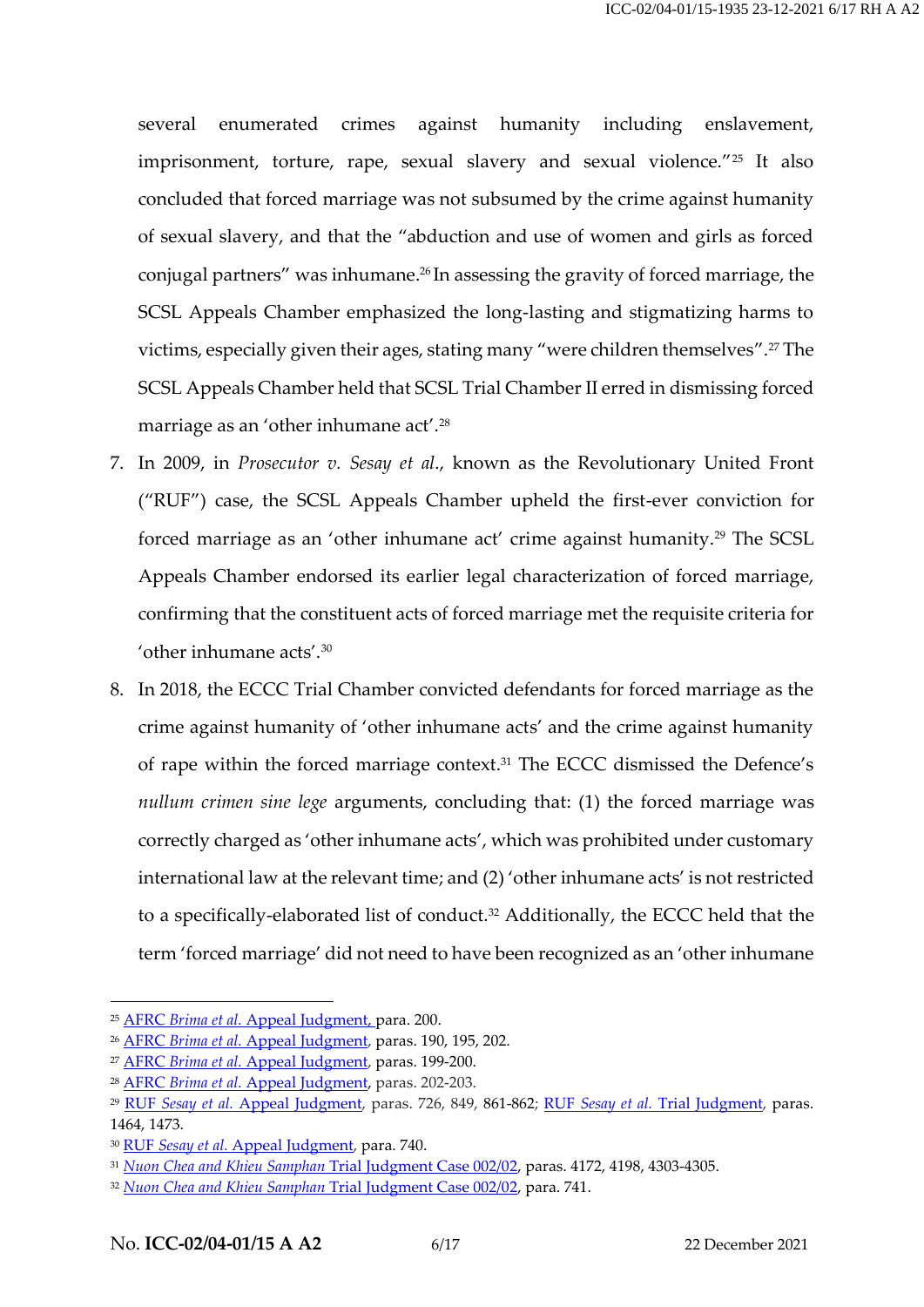act' by 1975; rather, what is important is that the category of 'other inhumane acts' was recognized as a crime against humanity at that time.<sup>33</sup> The ECCC Trial Chamber clarified that since 'other inhumane acts' is itself a distinct crime against humanity, *nullum crimen sin lege* requirements attach only to the category of 'other inhumane acts', not to the different sub-categories thereof, like forced marriage.<sup>34</sup>

9. In February 2021, in the case at hand, Trial Chamber IX ("Trial Chamber") rendered the ICC's first conviction for forced marriage in finding that the accused committed "the crime of forced marriage as other inhumane acts pursuant to article  $7(1)(k)$ " of the Statute. <sup>35</sup> The Trial Chamber confirmed the elements of crime for 'other inhumane acts': (1) the perpetrator inflicted great suffering, or serious injury to body or to mental or physical health, by means of an inhumane act; and (2) such act was of a character similar to any other crime referred to in Article 7(1) of the Statute.<sup>36</sup> In the view of the *amici*, this is a correct characterization of the elements for 'other inhumane acts', and the correct understanding of forced marriage as an 'other inhumane act', thus satisfying *nullum crimen sine lege* requirements.<sup>37</sup>

### **III. FORCED MARRIAGE AS AN 'OTHER INHUMANE ACT' IS DISTINCT FROM OTHER ACTS ENUMERATED IN ARTICLE 7(1) OF THE STATUTE**

- 10. Forced marriage is a particular type of 'other inhumane act' that can be distinguished from the enumerated acts recognized in Article 7(1) of the Statute.
- 11. In the *Ongwen* Trial Judgment, the Trial Chamber noted correctly, in the view of the *amici* – that forced marriage is similar in nature and gravity to the enumerated acts listed in Article 7(1) of the Statute, but also reflects a course of conduct which differs from those acts.<sup>38</sup>

<sup>33</sup> *[Nuon Chea and Khieu Samphan](https://www.eccc.gov.kh/en/document/court/case-00202-judgement)* Trial Judgment Case 002/02, para. 741.

<sup>&</sup>lt;sup>34</sup> [Decision on Ieng Sary](http://www.legal-tools.org/doc/d264ce/)'s Appeal Against the Closing Order, para. 378.

<sup>35</sup> *Ongwen* [Trial Judgment,](https://www.legal-tools.org/doc/kv27ul/) paras. 3026, 3069, 3116.

<sup>36</sup> *Ongwen* [Trial Judgment,](https://www.legal-tools.org/doc/kv27ul/) para. 2743.

<sup>37</sup> [Prosecution Response to Defence Appeal](https://www.legal-tools.org/doc/gd1a6v/pdf) Brief, paras. 563-564.

<sup>38</sup> *Ongwen* [Trial Judgment,](https://www.legal-tools.org/doc/kv27ul/) paras. 2747-2748.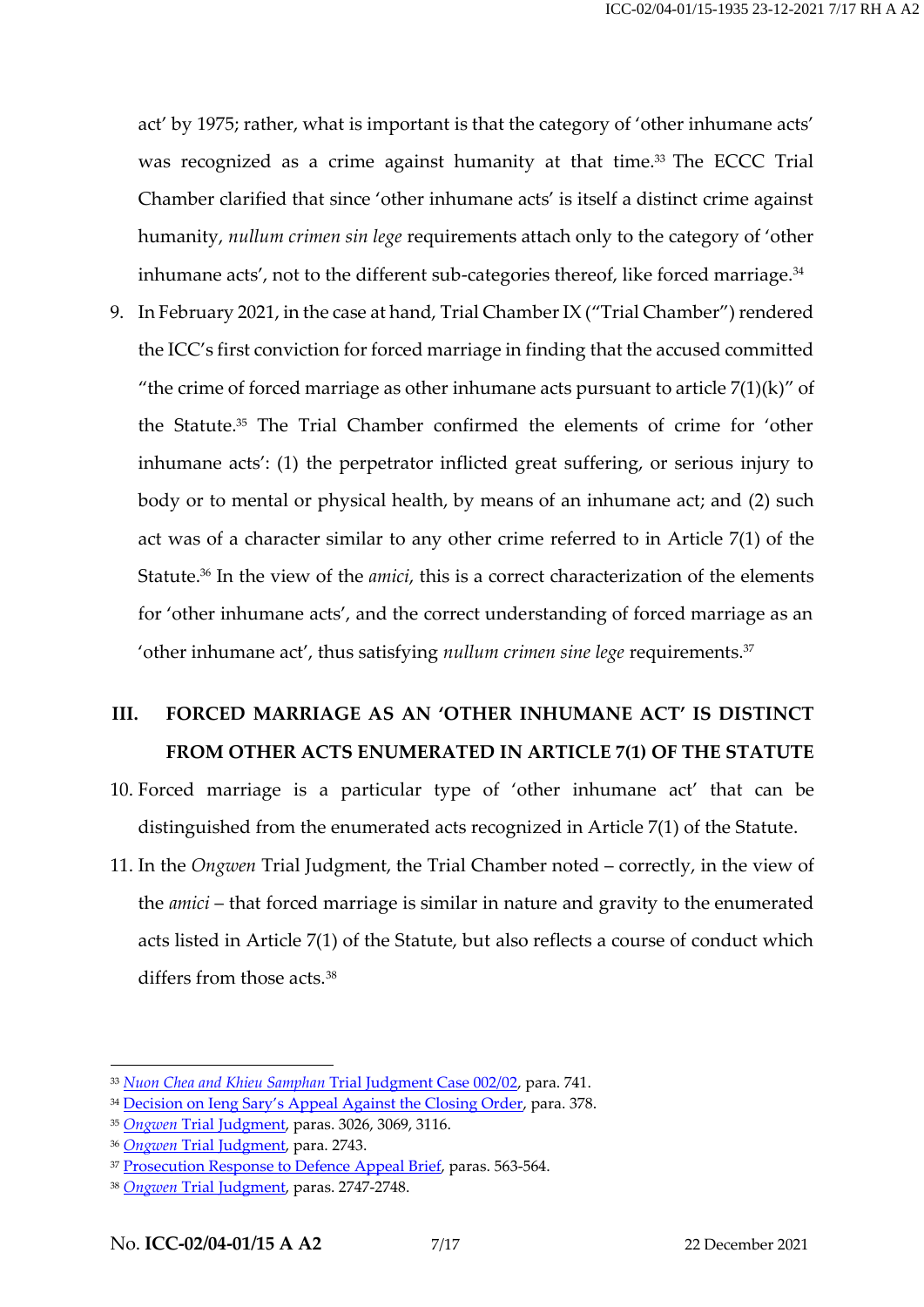- 12. As recognized by the SCSL Appeals Chamber, that distinct course of conduct is composed of two types of harm: (1) the violation by the accused of the victim's relational autonomy (including resulting social ostracization); and (2) a constellation of rights violations.<sup>39</sup>
- 13. The first type of harm caused by forced marriage, the violation of relational autonomy, has been described in various ways under international law. Under international human rights law, the crux of forced marriage is the denial of the right to freely and consensually enter into marriage. In other words, the focus is on consent to marriage.<sup>40</sup> For example, the International Covenant on Civil and Political Rights ("ICCPR") states that "[n]o marriage shall be entered into without the free and full consent of the intending spouses". <sup>41</sup> Similarly, the Convention on the Elimination of All Forms of Discrimination Against Women ("CEDAW") requires States Parties to ensure, "on a basis of equality of men and women: […] (b) The same right freely to choose a spouse and to enter into marriage only with their free and full consent".<sup>42</sup> International human rights law bodies have recognized that forced marriage, as defined under international human rights law, can take place both in peacetime and in armed conflict.<sup>43</sup>
- 14. International criminal law similarly recognizes the deprivation of relational autonomy through the imposition of a "conjugal union" on a victim.<sup>44</sup> This union need not be marriage as recognized under domestic law, as it also includes relationships in which the victim is forcibly attached to a particular person outside

<sup>39</sup> AFRC *Brima et al.* [Appeal Judgment,](https://www.legal-tools.org/doc/4420ef/) paras. 190-193, 199-200.

<sup>40</sup> [Human Rights Committee,](https://www.ohchr.org/EN/Issues/Education/Training/Compilation/Pages/b)GeneralCommentNo28Theequalityofrightsbetweenmenandwomen(article3)(2000).aspx) General Comment 28, paras. 23-24; *[Association pour le Progrès et la Défense](https://www.african-court.org/wpafc/wp-content/uploads/2020/04/African-Court-Law-Report-Volume2-2017-2018.pdf)  [des Droits des Femmes Maliennes \(APDF\) and the Institute for Human Rights and Development in Africa v Mali](https://www.african-court.org/wpafc/wp-content/uploads/2020/04/African-Court-Law-Report-Volume2-2017-2018.pdf)* (Merits) (2018) 2 African Court Law Report 380-401 at 394-395, paras. 91-94.

<sup>&</sup>lt;sup>41</sup> [ICCPR,](https://www.ohchr.org/en/professionalinterest/pages/ccpr.aspx) Article 23(3). See also **ICESCR**, Article 10(1); [Convention on Consent to Marriage,](https://www.ohchr.org/en/professionalinterest/pages/minimumageformarriage.aspx) Article 1(1). Apart from treaty law, see also the [Universal Declaration of Human Rights,](https://www.un.org/en/about-us/universal-declaration-of-human-rights) Article 16(2).

 $42$  [CEDAW,](https://www.ohchr.org/en/professionalinterest/pages/cedaw.aspx) Article 16(1)(b).

<sup>43</sup> [CEDAW Committee, General Recommendation 30,](https://tbinternet.ohchr.org/_layouts/15/treatybodyexternal/Download.aspx?symbolno=CEDAW/C/GC/30&Lang=en) paras. 34, 62.

<sup>44</sup> *Ongwen* [Trial Judgment,](https://www.legal-tools.org/doc/kv27ul/) para. 2748; *Ongwen* [Decision on the Confirmation of Charges,](https://www.legal-tools.org/doc/74fc6e/pdf) para. 93, *[Al](https://www.legal-tools.org/doc/9lml5x/)  Hassan* [Decision on the Confirmation of Charges,](https://www.legal-tools.org/doc/9lml5x/) para. 555; AFRC *Brima et al.* [Appeal Judgment,](https://www.legal-tools.org/doc/4420ef/) para. 195.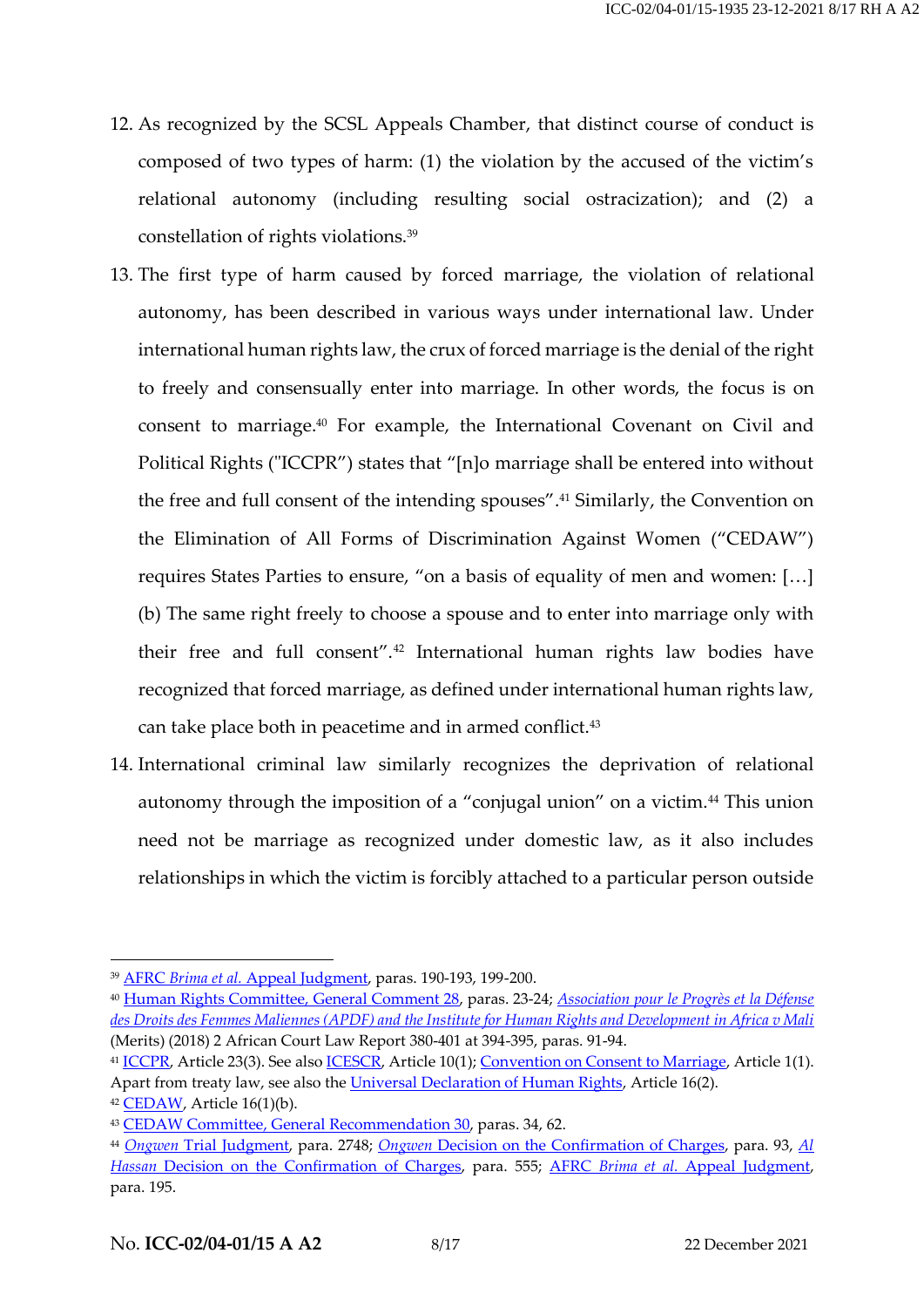of the context of domestic marriage law. <sup>45</sup> These forced conjugal unions can take place during armed conflict or 'peacetime' mass atrocity, and under oppressive regimes, and can occur regardless of the victim's existing marriage status. 46

- 15. In the *Ongwen* Trial Judgment, the Trial Chamber correctly described this deprivation of relational autonomy as "the imposition, regardless of the will of the victim" of a forced conjugal union in which the victim is exclusively attached to the other member of the union, resulting in "consequent social stigma".<sup>47</sup> The SCSL Appeals Chamber similarly described the deprivation of relational autonomy. 48
- 16. The particular and enduring harms that stem from this aspect of forced marriage are numerous. As acknowledged by the SCSL and the Trial Chamber, these include stigmatization, social and cultural ostracism, mental trauma, a serious attack on the victim's dignity, and the deprivation of the victim's fundamental rights to choose a spouse and/or a conjugal relationship, all in a context of extreme coercion. $^{49}$
- 17. The second type of harm caused by forced marriage stems from a constellation of rights violations, in addition to deprivation of relational autonomy. These rights violations may differ from situation to situation. For example, the SCSL identified numerous acts perpetrated against forced marriage victims: abduction, rape, sexual slavery, enforced exclusivity in the sexual relationship, inability to leave the conjugal union for fear of violent retribution, non-consent to being coerced into a polygamous conjugal situation, forced pregnancy, forced childbearing and childrearing, physical violence, forced domestic labour such as cooking and cleaning, and forced portering. <sup>50</sup> Further, the *Ongwen* Decision on the Confirmation

<sup>45</sup> *Ongwen* [Decision on the Confirmation of Charges,](https://www.legal-tools.org/doc/74fc6e/pdf) para. 93: "The fact that such 'marriage' is illegal and not recognised by, in this case, Uganda, is irrelevant." See also *Al-Hassan* [Decision on the](https://www.legal-tools.org/doc/9lml5x/)  [Confirmation of Charges,](https://www.legal-tools.org/doc/9lml5x/) para. 556.

<sup>46</sup> CEDAW [Committee, General Recommendation 30,](https://tbinternet.ohchr.org/_layouts/15/treatybodyexternal/Download.aspx?symbolno=CEDAW/C/GC/30&Lang=en) paras. 34, 62; RUF *Sesay et al.* [Trial Judgment,](https://www.legal-tools.org/doc/7f05b7/) para. 1412: the rebels did not care whether the forced 'wives' already had legitimate husbands.

<sup>47</sup> *Ongwen* [Trial Judgment,](https://www.legal-tools.org/doc/kv27ul/) para. 2748.

<sup>48</sup> AFRC *Brima et al.* [Appeal Judgment,](http://www.legal-tools.org/doc/4420ef/) para. 195.

<sup>49</sup> *Ongwen* [Trial Judgment,](https://www.legal-tools.org/doc/kv27ul/) para. 2749. See also AFRC *Brima et al.* [Appeal Judgment,](http://www.legal-tools.org/doc/4420ef/) para. 199.

<sup>50</sup> AFRC *Brima et al.* [Appeal Judgment,](http://www.legal-tools.org/doc/4420ef/) para. 190. See also RUF *Sesay et al.* [Trial Judgment,](https://www.legal-tools.org/doc/7f05b7/) paras. 1154- 1155, 1211-1213, 1293, 1295, 1408-1413, 1460, 1468, 1472. These were forced heterosexual conjugal unions.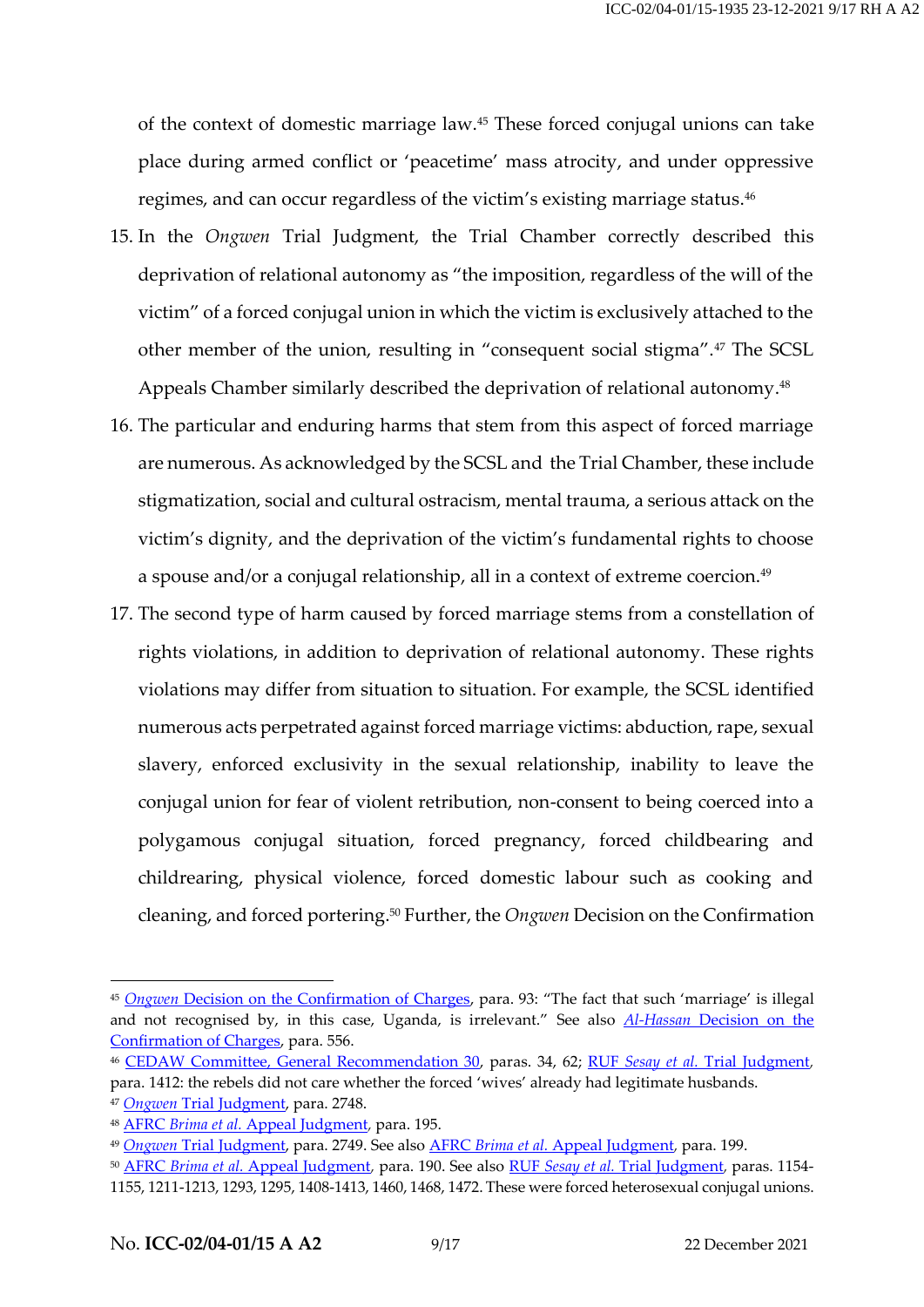of Charges and the *Ongwen* Trial Judgment also identified restrictions on the freedom of movement, psychological violence, psychological and physical effects on children born of forced marriage, and constant threat of death. 51

- 18. As an 'other inhumane act', forced marriage differs from the other enumerated acts in Article 7(1) of the Statute in two ways. First, the forced ascription of the status of 'spouse' is not reflected in the other enumerated acts, and, second, while certain of the constellation of rights violations may overlap with the enumerated acts (such as rape, sexual slavery, and enslavement), some may not. 52
- 19. International tribunals have identified specific distinctions between forced marriage and the enumerated crimes against humanity. For example, sexual slavery addresses "the perpetrator's restriction or control of the victim's sexual autonomy while held in a state of enslavement", including "the exercise of ownership over a person". <sup>53</sup> In contrast, "the other inhumane act of forced marriage penalizes the perpetrator's imposition of 'conjugal association' with the victim", 54 the associated forced "relationship of exclusivity", and "disciplinary consequences for breach of this exclusive relationship."<sup>55</sup> As well, "[t]he offence of rape requires sexual penetration, whereas 'forced marriage' requires a forced conjugal association based on exclusivity between the perpetrator and victim."<sup>56</sup> Additionally, some forms of trauma and stigma suffered by forced marriage victims differ from those suffered by victims of sexual slavery and rape. 57

<sup>51</sup> *Ongwen* [Decision on the Confirmation of Charges,](https://www.legal-tools.org/doc/74fc6e/pdf) paras. 92, 137; *Ongwen* [Trial Judgment,](https://www.legal-tools.org/doc/kv27ul/) para. 2748. <sup>52</sup> This is particularly so with human rights violations such as the inability to leave the conjugal union

for fear of violent retribution.

<sup>53</sup> *Ongwen* [Trial Judgment,](https://www.legal-tools.org/doc/kv27ul/) para. 2750. See also AFRC *Brima et al.* [Appeal Judgment,](http://www.legal-tools.org/doc/4420ef/) para. 195[; RUF](https://www.legal-tools.org/doc/7f05b7/) *Sesay et al.* [Trial Judgment,](https://www.legal-tools.org/doc/7f05b7/) para. 2307.

<sup>54</sup> *Ongwen* [Trial Judgment,](https://www.legal-tools.org/doc/kv27ul/) para. 2750. See also AFRC *Brima et al.* [Appeal Judgment,](http://www.legal-tools.org/doc/4420ef/) para. 195[; RUF](https://www.legal-tools.org/doc/7f05b7/) *Sesay et al.* [Trial Judgment,](https://www.legal-tools.org/doc/7f05b7/) para. 2307.

<sup>55</sup> AFRC *Brima et al.* [Appeal Judgment,](http://www.legal-tools.org/doc/4420ef/) para. 195; RUF *Sesay et al.* [Trial Judgment,](https://www.legal-tools.org/doc/7f05b7/) para. 2307.

<sup>56</sup> RUF *Sesay et al.* [Trial Judgment,](https://www.legal-tools.org/doc/7f05b7/) para. 2306.

<sup>57</sup> *Ongwen* [Trial Judgment,](https://www.legal-tools.org/doc/kv27ul/) para. 2750. See also AFRC *Brima et al.* [Appeal Judgment,](http://www.legal-tools.org/doc/4420ef/) para. 199. The SCSL Trial Chamber noted the "lasting social stigma" attached to the 'bush wives', "which hampers their recovery and reintegration into society". See RUF *Sesay et al.* [Trial Judgment,](https://www.legal-tools.org/doc/7f05b7/) para. 1296.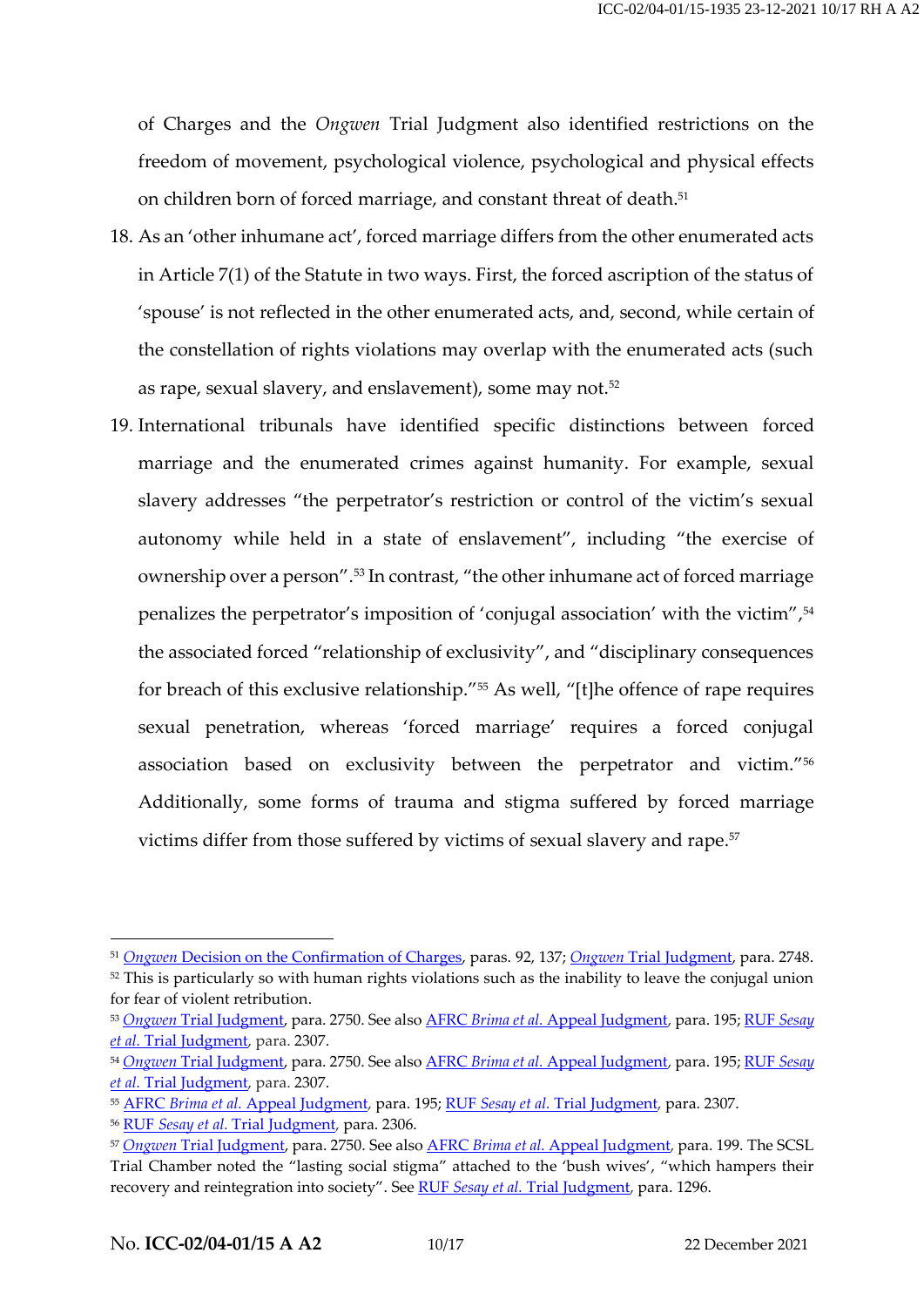20. Therefore, the Trial Chamber correctly concluded that forced marriage is distinct from, and not subsumed by, the enumerated acts in Article  $7(1)$  of the Statute.<sup>58</sup>

#### **IV. FORCED MARRIAGE AND ELEMENTS OF 'OTHER INHUMANE ACTS'**

- 21. As described in paragraph 6 above, the SCSL was the first international criminal tribunal to judicially consider forced marriage as an 'other inhumane act'. Initially, in the SCSL's first forced marriage case, a majority of the SCSL Trial Chamber dismissed the 'other inhumane act' charge on the grounds that forced marriage was "completely subsumed" under the sexual slavery charge and therefore redundant. <sup>59</sup> However, the SCSL Appeals Chamber overturned the SCSL Trial Chamber, holding that forced marriage qualifies as an 'other inhumane act' and is not subsumed by the charge of sexual slavery.<sup>60</sup> The SCSL Appeals Chamber described the inhumane act of forced marriage as "a situation in which the perpetrator through his words or conduct, or those of someone for whose actions he is responsible, compels a person by force, threat of force, or coercion to serve as a conjugal partner resulting in severe suffering, or physical, mental or psychological injury to the victim."<sup>61</sup> This description does not create elements of crime. Rather, it describes one of the elements of 'other inhumane acts': "great suffering, or serious injury to body or to mental or physical health". $62$
- 22. The SCSL Appeals Chamber's approach was subsequently followed in the RUF *Sesay et al.* Trial Judgment, which concentrated on evaluating whether forced marriage satisfied the elements of an 'other inhumane act' and concluded that it did. <sup>63</sup> While the RUF *Sesay et al.* Trial Judgment used language usually reserved for elements of crime – for example, identifying the *actus reus* of forced marriage as

<sup>58</sup> *Ongwen* [Trial Judgment,](https://www.legal-tools.org/doc/kv27ul/) para. 2751.

<sup>59</sup> AFRC *Brima et al.* [Trial Judgment,](http://www.rscsl.org/Documents/Decisions/AFRC/613/SCSL-04-16-T-613s.pdf) para. 713. For an analysis of this reasoning, see [Valerie Oosterveld,](https://scholarship.law.wm.edu/cgi/viewcontent.cgi?article=1910&context=wmborj)  ["Forced Marriage: Terminological Coherence and Dissonance in International Criminal Law"](https://scholarship.law.wm.edu/cgi/viewcontent.cgi?article=1910&context=wmborj) (2019) 27(4) William & Mary Bill of Rights Journal 1263-1282, pp. 1266-1267.

<sup>60</sup> AFRC *Brima et al.* [Appeal Judgment,](http://www.legal-tools.org/doc/4420ef/) para. 202. See also paras. 199-203.

<sup>61</sup> AFRC *Brima et al.* [Appeal Judgment,](http://www.legal-tools.org/doc/4420ef/) para. 196.

<sup>&</sup>lt;sup>62</sup> See, for example, the method of analysis in **AFRC** *Brima et al.* [Appeal Judgment,](http://www.legal-tools.org/doc/4420ef/) paras. 198-201.

<sup>63</sup> RUF *Sesay et al.* [Trial Judgment,](https://www.legal-tools.org/doc/7f05b7/) para. 168.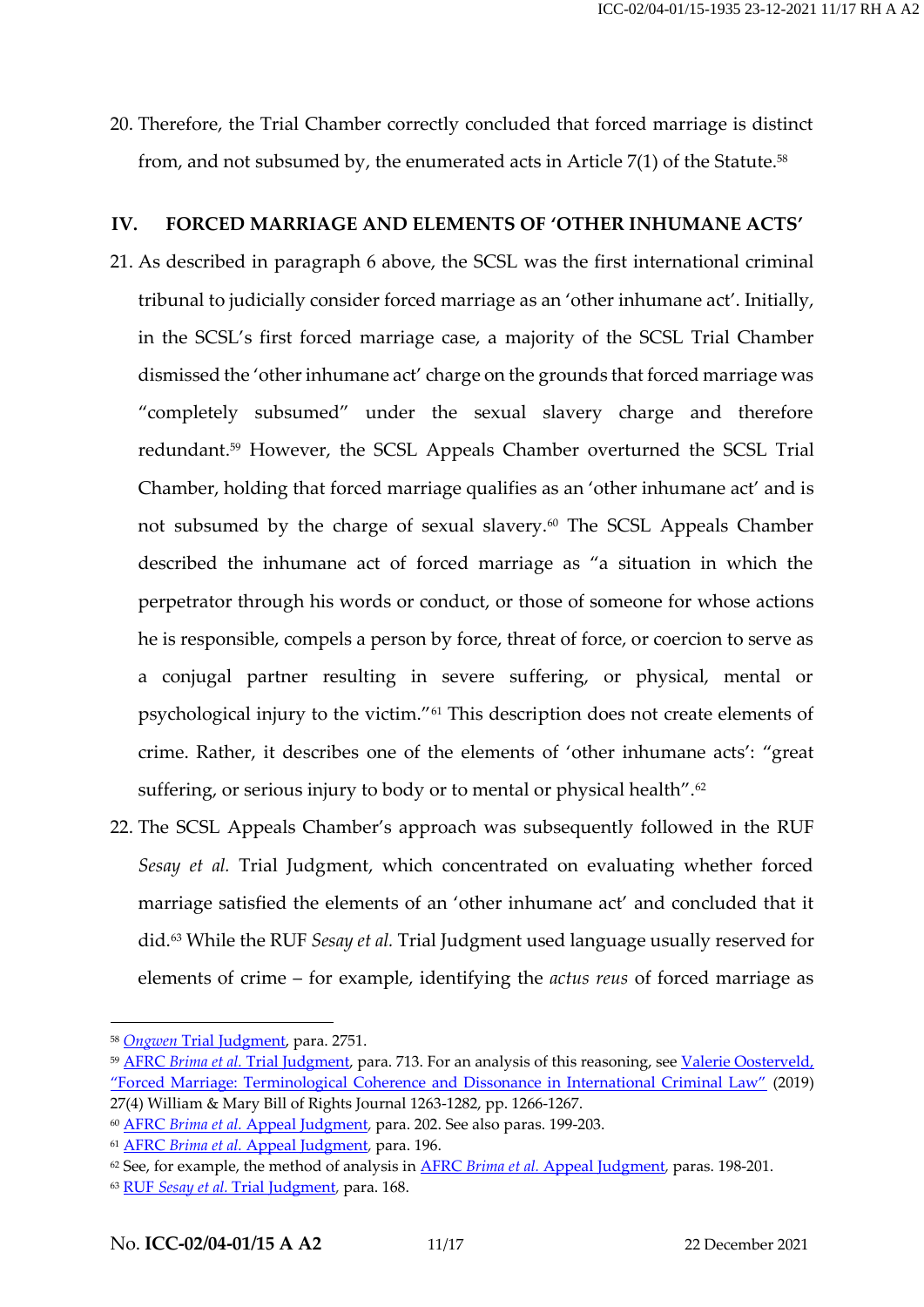"the imposition of forced conjugal association" $64 - it$  made clear that the only elements of crime required to be proven by the Prosecutor were the elements for 'other inhumane acts'.<sup>65</sup> The RUF *Sesay et al.* Trial Judgment's approach to forced marriage was upheld on appeal.<sup>66</sup>

- 23. The SCSL considered evidence of forced marriage in *Prosecutor v. Taylor* under the sexual slavery charges. Forced marriage as an 'other inhumane act' was not charged in this case. <sup>67</sup> In *obiter dicta*, the SCSL Trial Chamber said that forced marriage should not be addressed under 'other inhumane acts' because the acts were better classified as 'conjugal slavery', which was composed of sexual slavery plus other forms of forced labour. <sup>68</sup> This issue was not addressed on appeal, and, as *dicta*, is less persuasive than the SCSL Appeals Chamber's previous ruling.
- 24. The ECCC, in the *Nuon Chea and Khieu Samphan* case, affirmed that forced marriage is correctly classified as an 'other inhumane act' and that it satisfies its two central elements: (1) the perpetrator must have "caused serious mental or physical suffering or injury" or undertaken an act that "constituted a serious attack on human dignity"; and (2) the act must be of similar gravity to the enumerated crimes against humanity. 69
- 25. The ECCC focused on the fundamental right to consensually marry as an additional, distinct element in defining forced marriage. Like the SCSL, the ECCC differentiated traditional or arranged marriages from the non-consensual marriages being prosecuted.<sup>70</sup> The ECCC Trial Chamber found that genuine consent was impossible in Khmer Rouge-enforced marriages given the regime's coercive environment, threatening death or other punishments for non-

<sup>64</sup> RUF *Sesay et al.* [Trial Judgment,](https://www.legal-tools.org/doc/7f05b7/) para. 1295.

<sup>65</sup> RUF *Sesay et al.* [Trial Judgment,](https://www.legal-tools.org/doc/7f05b7/) para. 168.

<sup>66</sup> RUF *Sesay et al.* [Appeal Judgment,](http://www.rscsl.org/Documents/Decisions/RUF/Appeal/1321/RUF%20Appeal%20Judgment.pdf) paras. 740 (Sesay), 861 (Kallon), 972 (Gbao).

<sup>67</sup> *Taylor* [Trial Judgment,](http://www.rscsl.org/Documents/Decisions/Taylor/1283/SCSL-03-01-T-1283.pdf) para. 422.

<sup>68</sup> *Taylor* [Trial Judgment,](http://www.rscsl.org/Documents/Decisions/Taylor/1283/SCSL-03-01-T-1283.pdf) paras. 424, 427-428.

<sup>69</sup> *[Nuon Chea and Khieu Samphan](https://www.eccc.gov.kh/en/document/court/case-00202-judgement)* Trial Judgment Case 002/02, para. 746.

<sup>70</sup> *[Nuon Chea and Khieu Samphan](https://www.eccc.gov.kh/en/document/court/case-00202-judgement)* Trial Judgment Case 002/02, paras. 3636-3638; AFRC *Brima et al.* [Appeal](http://www.legal-tools.org/doc/4420ef/)  [Judgment,](http://www.legal-tools.org/doc/4420ef/) para. 194.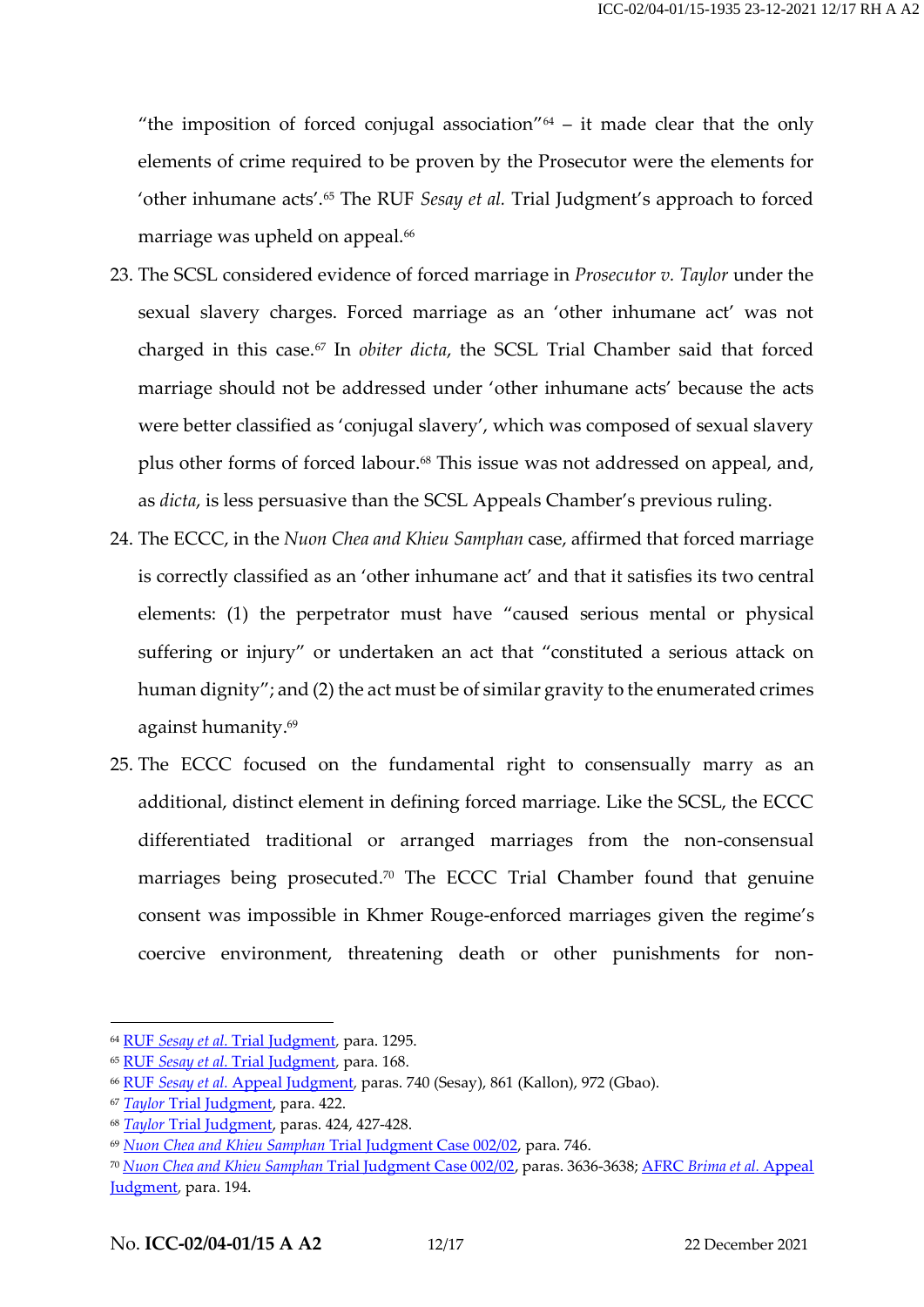compliance.<sup>71</sup> Victims of forced marriage under the Khmer regime were thereby denied agency to enter into a marriage with the free and full consent of both partners and to exercise their sexual autonomy.

- 26. While noting that such marriages also facilitated the rape of women by men forced into conjugal relations, the ECCC Trial Chamber was careful to distinguish the 'other inhumane act' of forced marriage from rape within forced marriage as two separate crimes against humanity. The ECCC's conviction of Khmer Rouge leaders was ground-breaking not only in addressing forced marriage as state policy, but also in recognizing both females and males as victims.<sup>72</sup>
- 27. Drawing on jurisprudence of the SCSL and ECCC, the ICC has charged and convicted forced marriage as an 'other inhumane act'.<sup>73</sup> It has correctly identified the nature of 'other inhumane acts' as residual, and that the Statute cannot enumerate every inhumane act. <sup>74</sup> It recognized that a crime similar in character (in terms of nature and gravity) to other crimes listed in Article 7(1) of the Statute will satisfy the requirements of an 'other inhumane act'.<sup>75</sup> It has correctly framed the crime of forced marriage as a violation of relational autonomy at its core, plus a constellation of associated rights violations<sup>76</sup> and harms, including to resulting children.<sup>77</sup>

<sup>71</sup> *[Nuon Chea and Khieu Samphan](https://www.eccc.gov.kh/en/document/court/case-00202-judgement)* Trial Judgment Case 002/02, paras. 3620–3625, 3694, 3688. Sexual intercourse consummating the 'marriage' was compulsory and monitored, with refusal leading to rape by militia or husbands. See *[Nuon Chea and Khieu Samphan](https://www.eccc.gov.kh/en/document/court/case-00202-judgement)* Trial Judgment Case 002/02, paras. 3648–3661. <sup>72</sup> *[Nuon Chea and Khieu Samphan](https://www.eccc.gov.kh/en/document/court/case-00202-judgement)* Trial Judgment Case 002/02, paras. 3625, 3648–3661, 3700, 3684[; Kathleen](https://academic.oup.com/jicj/article/19/2/327/6319549?guestAccessKey=257585e8-a4aa-4478-8997-00839666f62b)  M. Maloney, "[Ending Impunity for Forced Marriage in Conflict Zones: The Need for Greater Judicial](https://academic.oup.com/jicj/article/19/2/327/6319549?guestAccessKey=257585e8-a4aa-4478-8997-00839666f62b)  [Emphasis on the Human Rights of Girls](https://academic.oup.com/jicj/article/19/2/327/6319549?guestAccessKey=257585e8-a4aa-4478-8997-00839666f62b)" (2021) 19(2) Journal of International Criminal Justice 327-358, p. 344 [see Appendix for full text]. Additionally, the ECCC broke new ground by considered the evidence of a transgendered woman, Sou Sotheavy, who testified about being forced to marry: [Transcript of Hearing on the Substance in Case 002 -](https://www.eccc.gov.kh/en/document/court/transcript-hearing-substance-case-002-27-may-2013) 27 May 2013, 11-21 at 18.

<sup>73</sup> *Ongwen* [Trial Judgment,](https://www.legal-tools.org/doc/kv27ul/) para. 2744; *Al Hassan* [Confirmation of Charges,](https://www.legal-tools.org/doc/9lml5x/) paras. 555–561.

<sup>74</sup> *Ongwen* [Trial Judgment,](https://www.legal-tools.org/doc/kv27ul/) para. 2745.

<sup>75</sup> *Ongwen* [Trial Judgment,](https://www.legal-tools.org/doc/kv27ul/) para. 2747.

<sup>76</sup> *Ongwen* [Trial Judgment,](https://www.legal-tools.org/doc/kv27ul/) paras. 2748-2751. See also *Al Hassan* [Decision on the Confirmation of Charges,](https://www.legal-tools.org/doc/9lml5x/) para. 554.

<sup>77</sup> *Ongwen* [Trial Judgment,](https://www.legal-tools.org/doc/kv27ul/) para. 2748. See also Kathleen M. Maloney, "[Ending Impunity for Forced](https://academic.oup.com/jicj/article/19/2/327/6319549?guestAccessKey=257585e8-a4aa-4478-8997-00839666f62b)  [Marriage in Conflict Zones: The Need for Greater Judicial Emphasis on the Human Rights](https://academic.oup.com/jicj/article/19/2/327/6319549?guestAccessKey=257585e8-a4aa-4478-8997-00839666f62b) of Girls" (2021) 19(2) Journal of International Criminal Justice 327-358, pp. 332, 342-343, 355-356 [see Appendix for full text].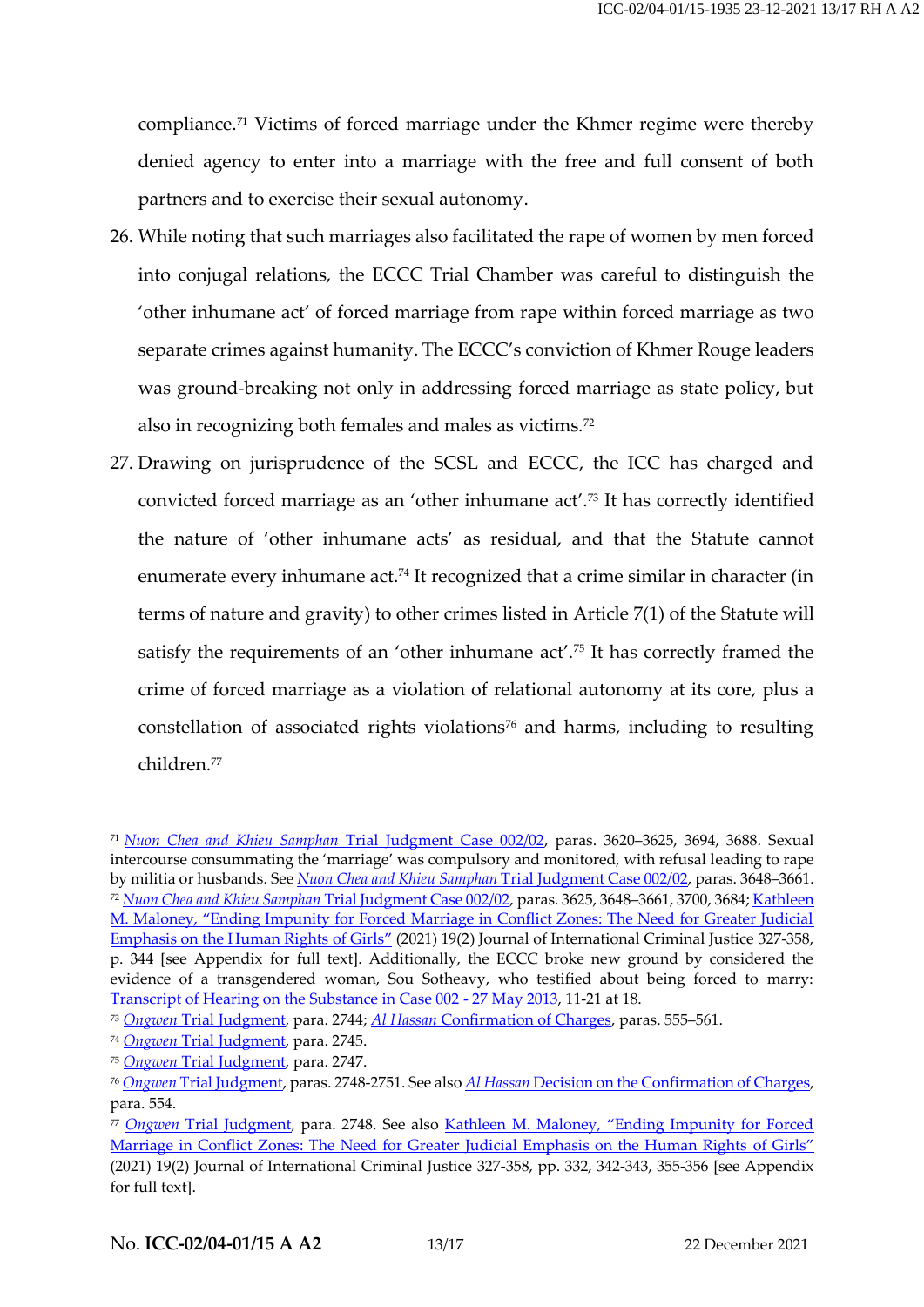- 28. Forced marriage results in a range of serious physical and mental harms to the victims, which the Court has correctly summarized.<sup>78</sup> Further, the Pre-Trial Chamber in *Al Hassan* has rightly acknowledged that the violent nature of the crime, the vulnerability of the victims, and the effects of the crime on the physical and mental health of the victims, renders forced marriage equal in gravity to the enumerated crimes against humanity in Article 7(1) of the Statute. 79
- 29. The *amici* agree with the Prosecution that a 'false marriage' (an undefined term used by the Defence) <sup>80</sup> is not required to be proven.<sup>81</sup> The Pre-Trial Chamber in *Al Hassan* stated that the prosecution is not required to prove that 'an official or formal marriage' took place (e.g. a wedding ceremony), but that the situation exists from the subjective perspective of the victim, third parties, and the perpetrator, and of the intention of the perpetrator to consider the couple as married.<sup>82</sup>

### **V. THE 'OTHER INHUMANE ACT' OF FORCED MARRIAGE IS A CONTINUING CRIME**

- 30. The 'other inhumane act' of forced marriage is properly categorized as a continuing crime because it is carried out over time and in multiple locations. The Trial Chamber acknowledged that forced marriage does not consist only of the moment the forced relationship is declared, it endures during the entire period of that relationship: it is about the conjugal association in its entirety.<sup>83</sup>
- 31. The classification of forced marriage as a continuing crime was also confirmed by the SCSL, where, as in Uganda, victims were obligated to remain in the forced

<sup>78</sup> *Ongwen* [Trial Judgment,](https://www.legal-tools.org/doc/kv27ul/) para. 2749. These harms are examined in [Annie Bunting, Heather Tasker](https://onlinelibrary.wiley.com/doi/10.1111/lasr.12576) and Emily Lockhart, "Women's Law-[Making and Contestations of 'Marriage' in African Conflict Situations"](https://onlinelibrary.wiley.com/doi/10.1111/lasr.12576) (2021) 55(4) Law & Society Review 614–633, pp. 620-624 [see Appendix for full text].

<sup>79</sup> *Al Hassan* [Decision on the Confirmation of Charges,](https://www.legal-tools.org/doc/9lml5x/) para. 650.

<sup>80</sup> [Defence Appeal Brief,](https://www.legal-tools.org/doc/b16rvj/) para. 996.

<sup>&</sup>lt;sup>81</sup> [Prosecution Response to Defence Appeal Brief,](https://www.legal-tools.org/doc/gd1a6v/) para. 568.

<sup>82</sup> *Al Hassan* [Decision on the Confirmation of Charges,](https://www.legal-tools.org/doc/9lml5x/) para. 556. See also [Melanie O'Brien,](https://www.tandfonline.com/doi/full/10.1080/13642987.2015.1091562) "'Don't kill them, let's choose them as wives': the Development of the Crimes of Forced Marriage, Sexual Slavery [and Enforced Prostitution in International Criminal Law](https://www.tandfonline.com/doi/full/10.1080/13642987.2015.1091562)" (2016) 20(3) The International Journal of Human Rights 386-406, pp. 391-392 [see Appendix for full text].

<sup>83</sup> *Ongwen* [Trial Judgment,](https://www.legal-tools.org/doc/kv27ul/) paras. 2036, 2752.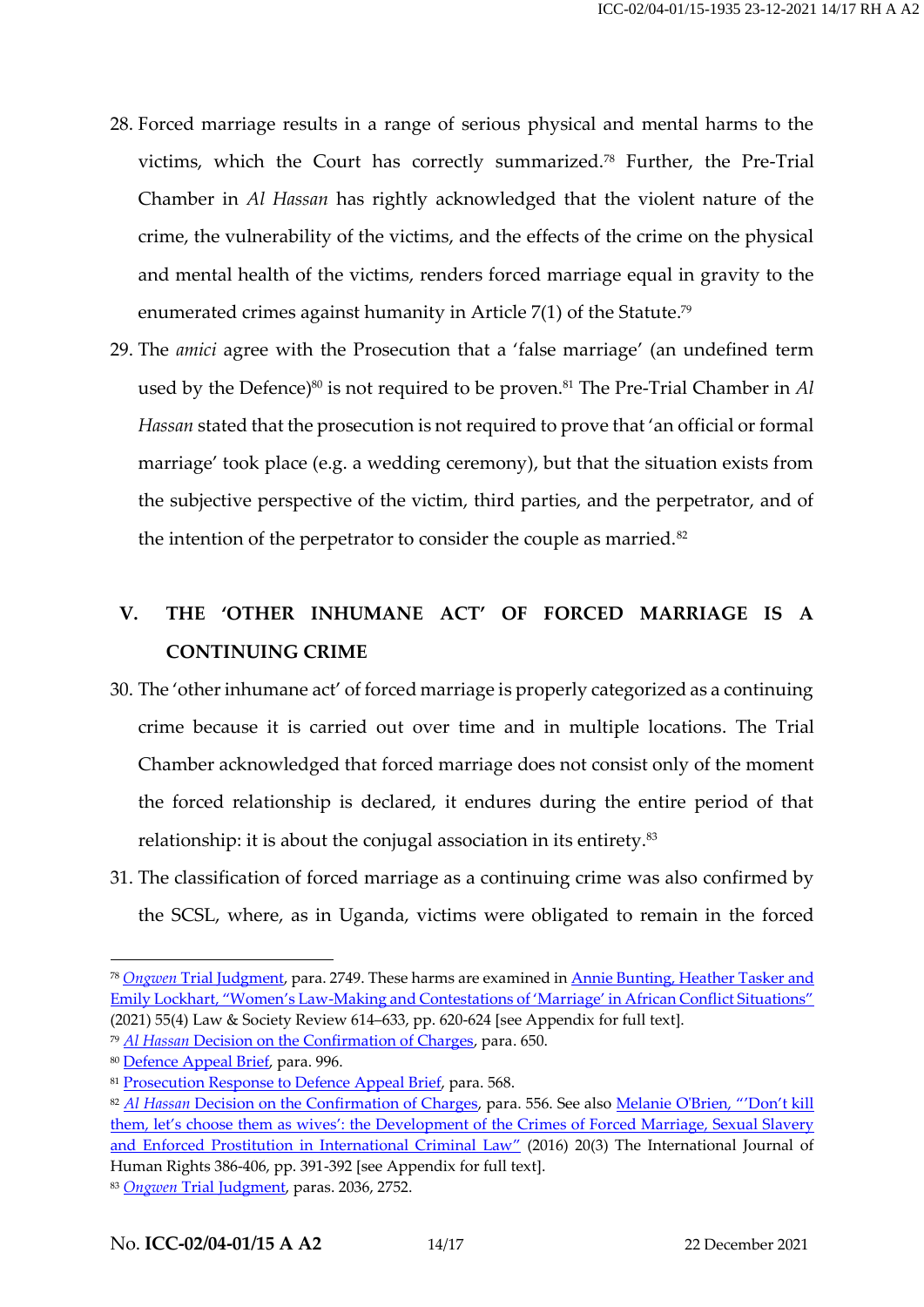relationship either until they escaped or the perpetrator group lost power, a time period that sometimes lasted for years. <sup>84</sup> However, that time period need not be lengthy: in Mali, forced marriages were perceived as temporary, lasting only while the armed group members were physically present in Timbuktu.<sup>85</sup>

32. The Defence argues that Ongwen was not responsible for forced marriages before 4 March 2004, <sup>86</sup> and that, because the Trial Chamber did not specify the date when witness P-0396 became a wife to a member of the Sinia Brigade (whose name is redacted), he is not responsible for that forced marriage.<sup>87</sup> However, given its continuous nature, even if a forced marriage started before 4 March 2004, it would have continued into the time during which Ongwen was Sinia Brigade commander.

### **VI. FORCED MARRIAGE CONSIDERATIONS AT THE SENTENCING AND REPARATIONS PHASES**

- 33. The *amici* submit that the Trial Chamber was correct in considering the aggravating circumstances of the intersection of gender and age (youth) in sentencing Ongwen for the 'other inhumane act' of forced marriage. <sup>88</sup> Girls and young women are often the target victims of forced marriage, and thus forced marriage is both a gendered and ageist act.<sup>89</sup>
- 34. In the cases of forced marriage carried out in Sierra Leone, Uganda, and Mali, the SCSL and ICC recognized that many of the victims of forced marriage were girls and young women.<sup>90</sup> They were selected based on gendered assumptions about the

<sup>84</sup> RUF *Sesay et al.* [Trial Judgment](https://www.legal-tools.org/doc/7f05b7/), n. 2621. For an ICC example, see *Ongwen* [Trial Judgment,](https://www.legal-tools.org/doc/kv27ul/) paras. 2036, 2752.

<sup>85</sup> *Al Hassan* [Decision on the Confirmation of Charges,](https://www.legal-tools.org/doc/9lml5x/) para. 581.

<sup>86</sup> [Defence Appeal Brief,](https://www.legal-tools.org/doc/b16rvj/) para. 984.

<sup>87</sup> [Defence Appeal Brief,](https://www.legal-tools.org/doc/b16rvj/) para. 989.

<sup>88</sup> *Ongwen* [Sentencing Trial Judgment,](https://www.legal-tools.org/doc/vj1y8k/) para. 287.

<sup>89</sup> Kathleen M. Maloney, "[Ending Impunity for Forced Marriage in Conflict Zones: The Need for Greater](https://academic.oup.com/jicj/article/19/2/327/6319549?guestAccessKey=257585e8-a4aa-4478-8997-00839666f62b)  [Judicial Emphasis on the Human Rights of Girls](https://academic.oup.com/jicj/article/19/2/327/6319549?guestAccessKey=257585e8-a4aa-4478-8997-00839666f62b)" (2021) 19(2) Journal of International Criminal Justice 327-358, pp. 331, 342-344 [see Appendix for full text].

<sup>90</sup> RUF *[Sesay et al.](http://www.rscsl.org/Documents/Decisions/RUF/1251/SCSL-04-15-T-1251.pdf)* Sentencing Trial Judgment, paras. 127-128; *Ongwen* [Sentencing Trial Judgment,](https://www.legal-tools.org/doc/vj1y8k/) paras. 287, 293. See also Melanie O'Brien, "[Gender Dimensions of Forced Marriage in International](https://papers.ssrn.com/sol3/papers.cfm?abstract_id=3973235)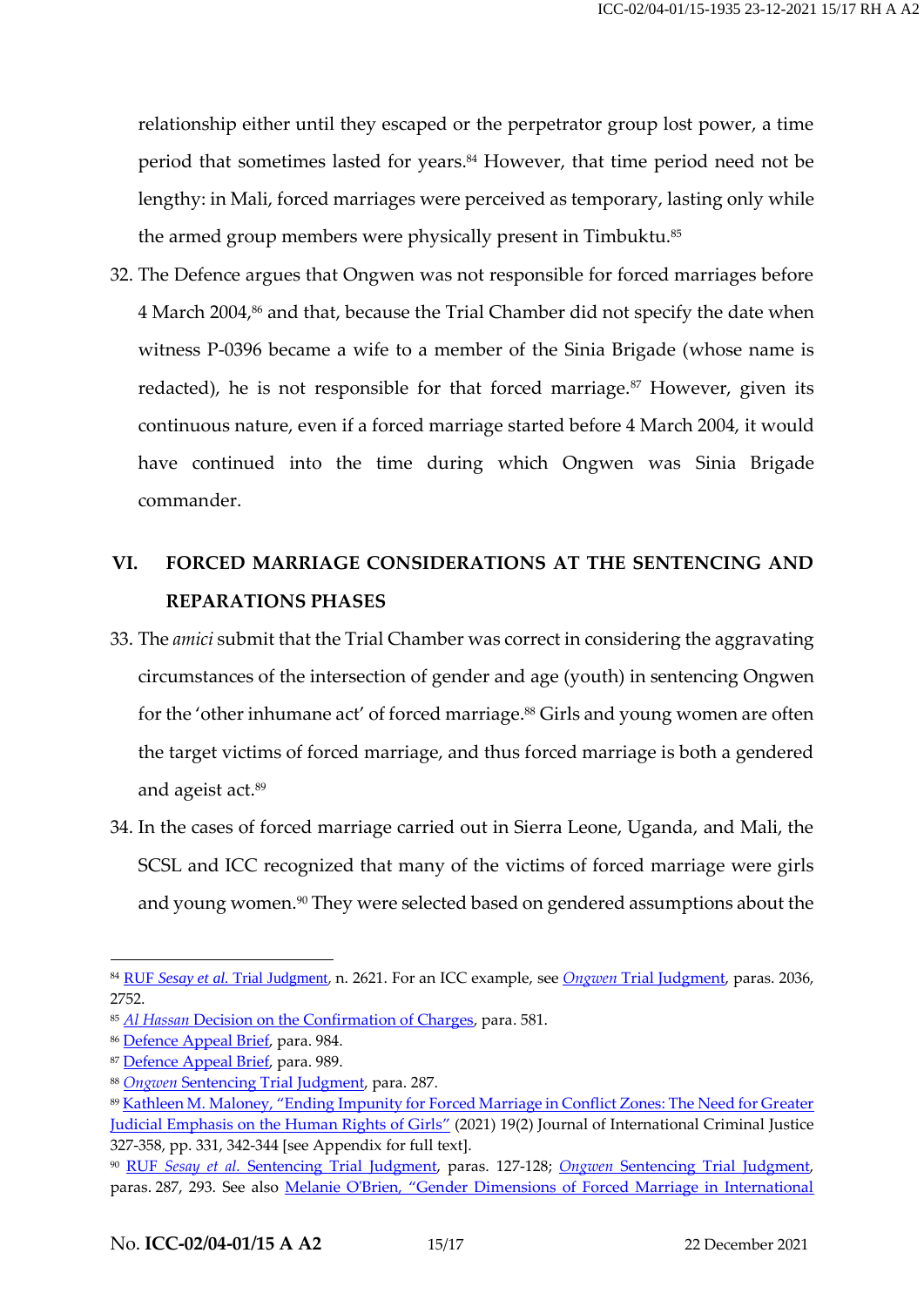role of females for sex and in caregiving, and were subjected to gender-specific forms of violence and ill-treatment.<sup>91</sup> Under the Khmer Rouge, the intersection of gender and youth was also a factor: girls were married as young as 16 years old, while men were at least 20 years old, and more often 25 years or older.<sup>92</sup>

- 35. Sentencing decisions for the 'other inhumane act' of forced marriage must take into account the age-related vulnerability of young victims and the genderdiscriminatory nature of the crimes as aggravating factors. In the view of the *amici*, the Trial Chamber correctly took these into account, finding that Ongwen's gender discriminatory motive for committing forced marriage was an aggravating factor,<sup>93</sup> and that the victims were particularly defenceless due to their young age (as per Rule 145(2)(b) of the Rules). Ongwen's youngest 'wife' was 11 years old when she was 'distributed' to him.<sup>94</sup> The recognition of age *and* gender discrimination (and potentially other grounds of discrimination, such as disability, or any of those listed under Article 21(3) of the Statute) allows for a comprehensive approach to harms done in forced marriage.<sup>95</sup>
- 36. The long-term physical and mental health impacts of forced marriage on victims should also be considered as an aggravating factor in sentencing and in awarding reparations. Victims of forced marriage may experience permanent injury or disability due to the forced physical labour and sexual violence, including mental illness, chronic pain, damage to reproductive health, and an inability to have children. <sup>96</sup> Forced marriage may also lead to the stigmatization of victims and their

[Criminal Law](https://papers.ssrn.com/sol3/papers.cfm?abstract_id=3973235)" in Indira Rosenthal, Valerie Oosterveld, and Susana SáCouto (eds.), *Gender and International Criminal Law* (Oxford: Oxford University Press, forthcoming 2022), pp. 17, 19, 26.

<sup>91</sup> Valerie Oosterveld, "Gender, Enslavement and War Economies: A Case Study from the Special Court for Sierra Leone" in Solange Mouthaan and Olga Jurasz (eds.) *[Gender and War: International and](https://intersentia.com/en/pdf/viewer/download/id/9781780686868_0/)  [Transitional Justice Perspectives](https://intersentia.com/en/pdf/viewer/download/id/9781780686868_0/)* (Intersentia, 2019) 147-168, pp. 163-166 [see Appendix for full text].

<sup>92</sup> *[Nuon Chea and Khieu Samphan](https://www.eccc.gov.kh/en/document/court/case-00202-judgement)* Trial Judgment Case 002/02, paras. 3581-3585.

<sup>93</sup> *Ongwen* [Sentencing Trial Judgment,](https://www.legal-tools.org/doc/vj1y8k/) paras. 288, 293.

<sup>94</sup> *Ongwen* [Sentencing Trial Judgment,](https://www.legal-tools.org/doc/vj1y8k/) paras. 287, 293.

<sup>&</sup>lt;sup>95</sup> In harmony with the OTP's policies: [Policy Paper on Sexual and Gender-Based Crimes](https://www.legal-tools.org/doc/7ede6c/) 2014, and [Policy on Children](https://www.legal-tools.org/doc/c2652b/) 2016. All consideration of evidence should be gender-sensitive: [Valerie Oosterveld,](https://digitalcommons.wcl.american.edu/jgspl/vol17/iss2/5/)  "[Lessons from the Special Court for Sierra Leone on the Prosecution of Gender-Based Crimes](https://digitalcommons.wcl.american.edu/jgspl/vol17/iss2/5/)" (2009) 17(2) American University Journal of Gender, Social Policy & Law 407-430, pp. 419-423.

<sup>96</sup> AFRC *Brima et al.* [Appeal Judgment,](http://www.legal-tools.org/doc/4420ef/) para. 199.